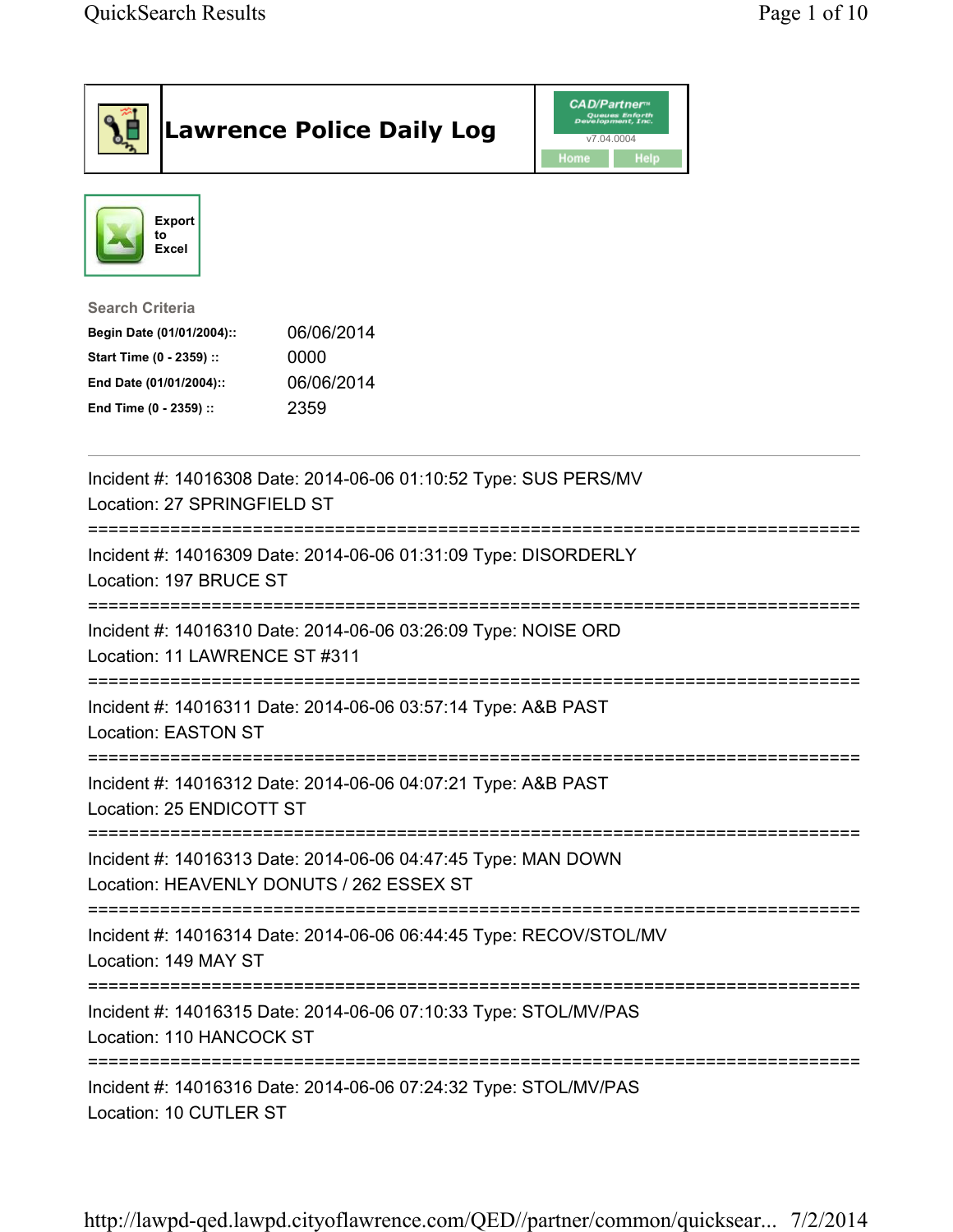| Incident #: 14016317 Date: 2014-06-06 07:32:58 Type: SUS PERS/MV<br>Location: BROADWAY & HAVERHILL ST<br>======================       |
|---------------------------------------------------------------------------------------------------------------------------------------|
| Incident #: 14016318 Date: 2014-06-06 07:41:38 Type: TOW OF M/V<br>Location: 312 WATER ST                                             |
| Incident #: 14016319 Date: 2014-06-06 08:12:48 Type: DISORDERLY<br>Location: DEMOULAS MARKET / 700 ESSEX ST<br>;===================   |
| Incident #: 14016320 Date: 2014-06-06 08:13:28 Type: GENERAL SERV<br>Location: 88 JACKSON ST<br>===================================== |
| Incident #: 14016321 Date: 2014-06-06 08:14:41 Type: A&B PAST<br>Location: TAN-CHAU MARKET / 169 S UNION ST                           |
| Incident #: 14016322 Date: 2014-06-06 08:28:29 Type: DISTURBANCE<br>Location: 359 LOWELL ST                                           |
| Incident #: 14016323 Date: 2014-06-06 08:35:15 Type: ALARMS<br>Location: J + J SUPER SUB / 277 MERRIMACK ST                           |
| Incident #: 14016325 Date: 2014-06-06 08:46:44 Type: STOL/MV/PAS<br>Location: 62 MARGIN ST                                            |
| Incident #: 14016324 Date: 2014-06-06 08:46:49 Type: SUICIDE ATTEMPT<br>Location: 30 SARATOGA ST FL 2                                 |
| Incident #: 14016326 Date: 2014-06-06 09:18:34 Type: SUS PERS/MV<br>Location: 575 COMMON ST                                           |
| Incident #: 14016327 Date: 2014-06-06 09:23:15 Type: ALARM/BURG<br>Location: BERKELEY SOCIAL CLUB / 41 PLEASANT ST                    |
| Incident #: 14016328 Date: 2014-06-06 09:24:39 Type: ANIMAL COMPL<br>Location: 12 SPRINGFIELD ST                                      |
| Incident #: 14016329 Date: 2014-06-06 09:38:34 Type: TOW OF M/V<br>Location: MYRTLE ST & WILLOW ST                                    |
| Incident #: 14016330 Date: 2014-06-06 09:53:14 Type: CK WELL BEING<br>רח מהוחחותם ומרי ההווהה ו                                       |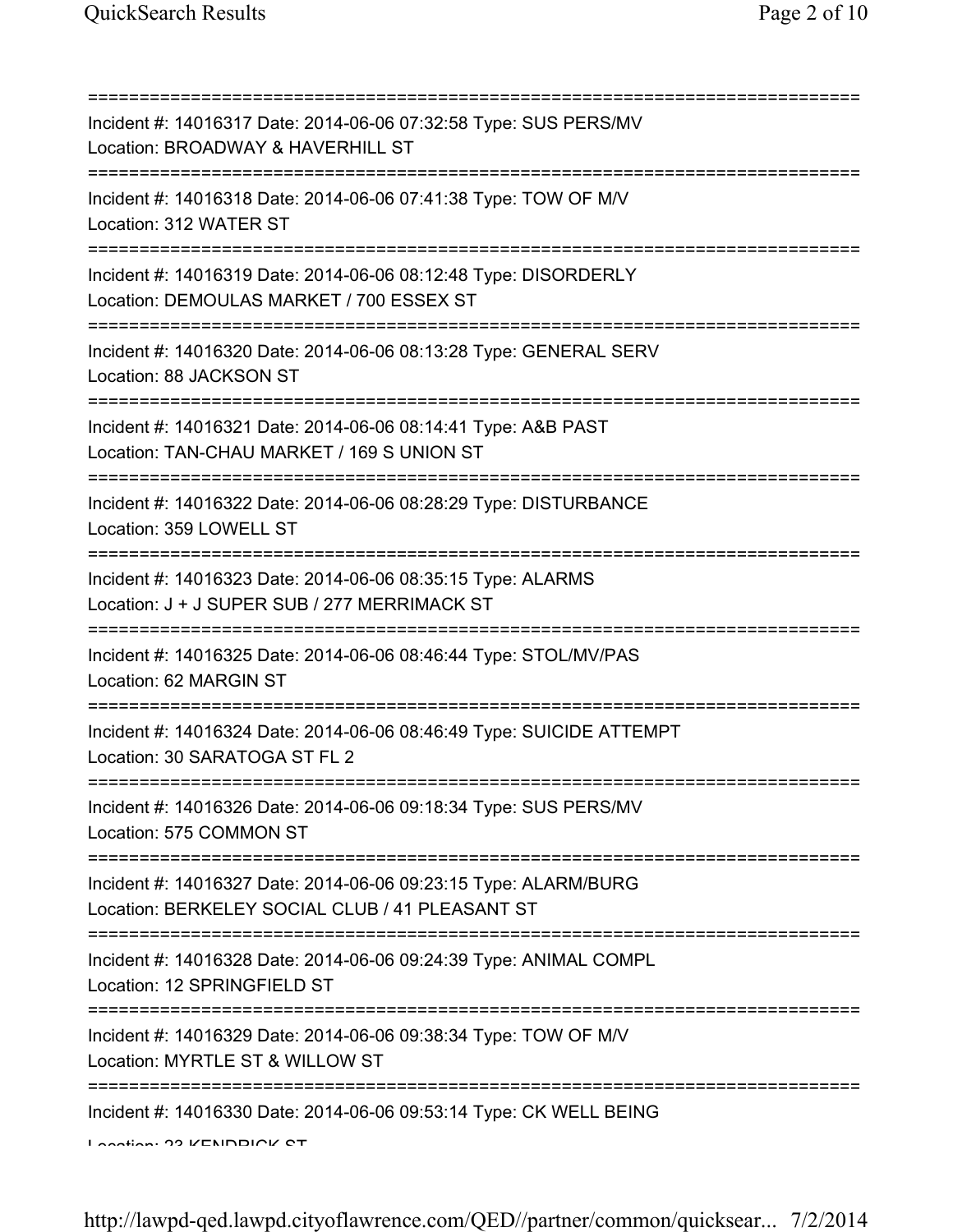| Incident #: 14016331 Date: 2014-06-06 10:05:43 Type: M/V STOP<br>Location: PEARL ST & TOWER HILL ST<br>================================ |
|-----------------------------------------------------------------------------------------------------------------------------------------|
| Incident #: 14016332 Date: 2014-06-06 10:07:27 Type: SUS PERS/MV<br>Location: BROADWAY & LOWELL ST<br>====================              |
| Incident #: 14016333 Date: 2014-06-06 10:25:26 Type: ALARM/BURG<br>Location: OLANZO RESIDENCE / 6 GREEN ST<br>:===============          |
| Incident #: 14016334 Date: 2014-06-06 10:41:37 Type: AMBULANCE ASSSI<br>Location: 77 S UNION ST #7                                      |
| Incident #: 14016335 Date: 2014-06-06 10:56:09 Type: THREATS<br>Location: BROADWAY & LOWELL ST                                          |
| Incident #: 14016336 Date: 2014-06-06 11:04:41 Type: A&B PROG<br>Location: OFFICE / 32 LAWRENCE ST                                      |
| Incident #: 14016337 Date: 2014-06-06 11:08:09 Type: MAL DAMAGE<br>Location: 244 MT VERNON ST                                           |
| Incident #: 14016338 Date: 2014-06-06 11:10:03 Type: RECOV/STOL/MV<br>Location: 161 ABBOTT ST                                           |
| Incident #: 14016339 Date: 2014-06-06 11:18:07 Type: SUS PERS/MV<br>Location: 318 MARKET ST                                             |
| Incident #: 14016340 Date: 2014-06-06 11:20:25 Type: MEDIC SUPPORT<br>Location: GERMAN HOME / 374 HOWARD ST                             |
| Incident #: 14016341 Date: 2014-06-06 11:37:55 Type: UNWANTEDGUEST<br>Location: CVS PHARMACY / 205 S BROADWAY                           |
| Incident #: 14016342 Date: 2014-06-06 11:47:53 Type: LARCENY/MV/ATTE<br>Location: 368 WATER ST                                          |
| Incident #: 14016343 Date: 2014-06-06 11:57:58 Type: ROBBERY ARMED<br>Location: HIGH ST                                                 |
| Incident #: 14016344 Date: 2014-06-06 12:20:19 Type: SUS PERS/MV                                                                        |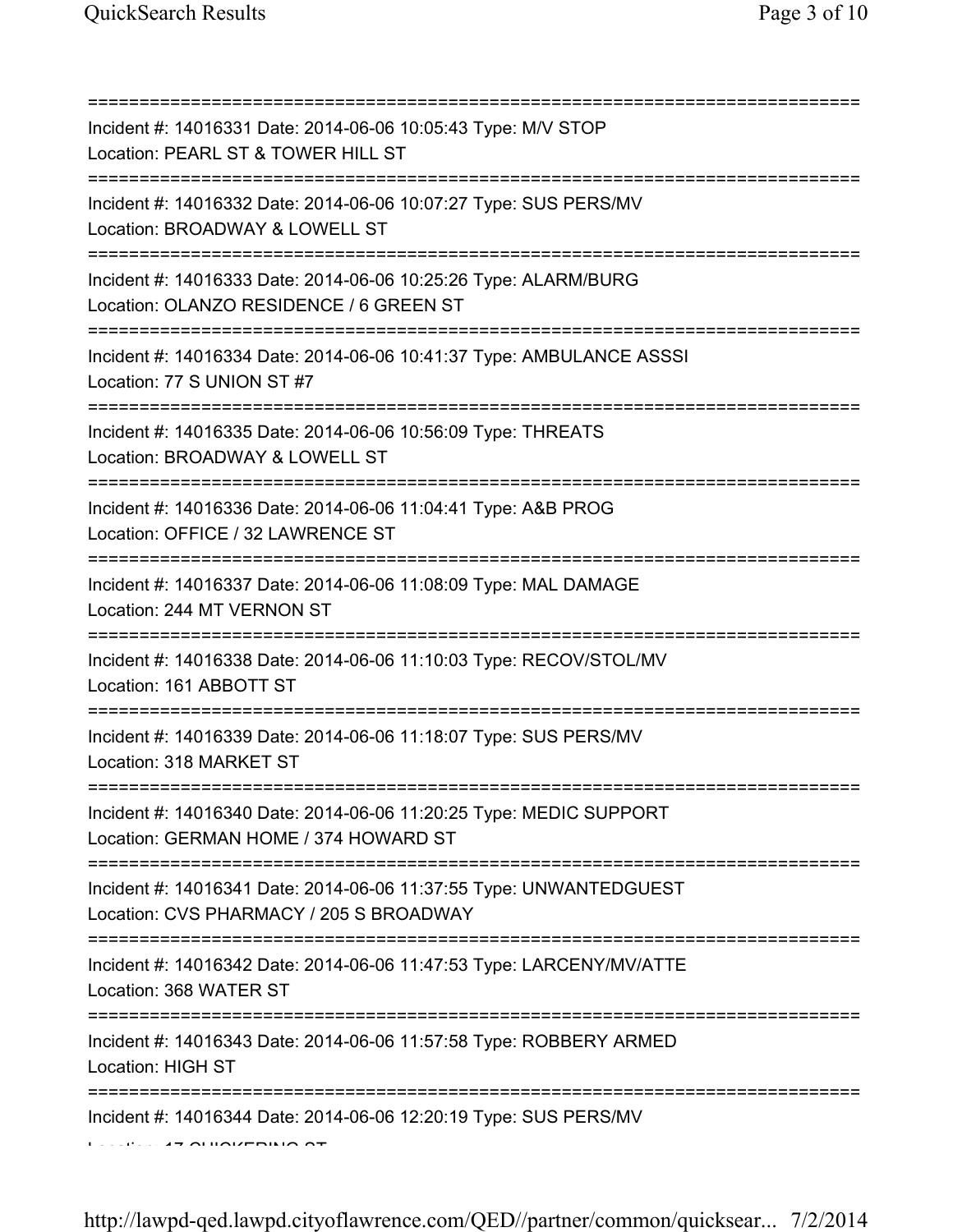=========================================================================== Incident #: 14016345 Date: 2014-06-06 12:22:39 Type: GENERAL SERV Location: 46 AMESBURY ST =========================================================================== Incident #: 14016346 Date: 2014-06-06 12:39:06 Type: CK WELL BEING Location: 133 ESSEX ST FL 3 =========================================================================== Incident #: 14016347 Date: 2014-06-06 12:46:47 Type: SUS PERS/MV Location: 318 MARKET ST =========================================================================== Incident #: 14016348 Date: 2014-06-06 12:46:56 Type: ALARM/BURG Location: ANDERSON RESIDENCE / 21 TEXAS AV =========================================================================== Incident #: 14016349 Date: 2014-06-06 12:50:20 Type: AUTO ACC/NO PI Location: 169 ESSEX ST =========================================================================== Incident #: 14016350 Date: 2014-06-06 12:51:21 Type: 209A/VIOLATION Location: CHESTNUT ST =========================================================================== Incident #: 14016351 Date: 2014-06-06 12:52:51 Type: HIT & RUN M/V Location: 32 PLEASANT TER =========================================================================== Incident #: 14016352 Date: 2014-06-06 12:52:55 Type: CK WELL BEING Location: 883 ESSEX ST FL 3 =========================================================================== Incident #: 14016353 Date: 2014-06-06 13:15:25 Type: M/V STOP Location: E HAVERHILL ST & MARSTON ST =========================================================================== Incident #: 14016354 Date: 2014-06-06 13:24:45 Type: B&E/PAST Location: 474 HAMPSHIRE ST FL 2 =========================================================================== Incident #: 14016355 Date: 2014-06-06 13:35:29 Type: WARRANT SERVE Location: 214 PHILLIPS ST =========================================================================== Incident #: 14016356 Date: 2014-06-06 13:40:06 Type: WARRANT SERVE Location: FOSTER ST & SPRINGFIELD ST =========================================================================== Incident #: 14016357 Date: 2014-06-06 13:42:44 Type: DISTURBANCE Location: VINE ST =========================================================================== Incident #: 14016358 Date: 2014-06-06 13:43:46 Type: MEDIC SUPPORT

http://lawpd-qed.lawpd.cityoflawrence.com/QED//partner/common/quicksear... 7/2/2014

Location: TARBOX SCHOOL / 59 ALDER ST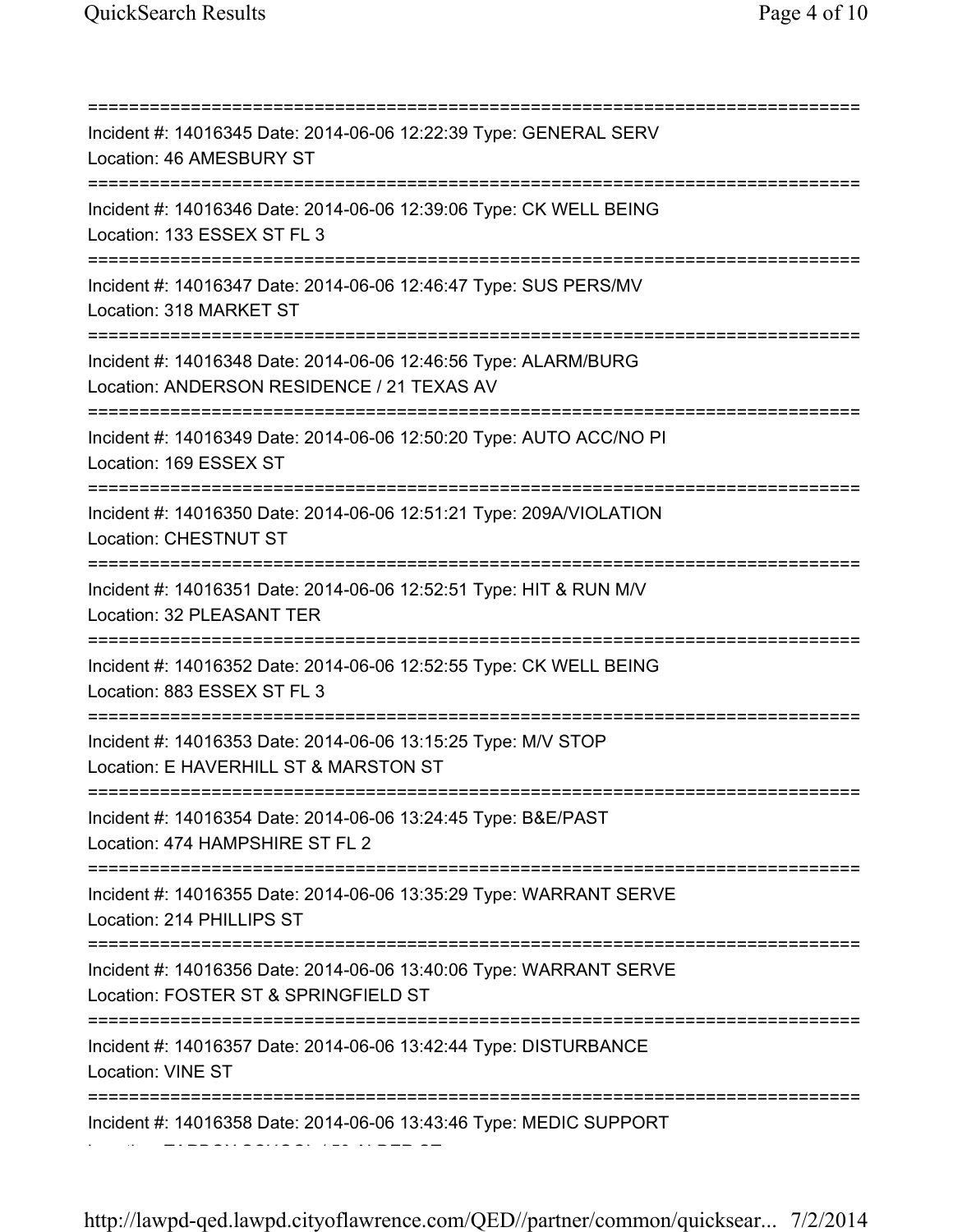=========================================================================== Incident #: 14016359 Date: 2014-06-06 13:53:19 Type: ALARM/BURG Location: VASTA RESIDENCE / 8 FORDHAM RD =========================================================================== Incident #: 14016360 Date: 2014-06-06 13:55:37 Type: ALARM/BURG Location: BRINKS / 9 POWERS ST =========================================================================== Incident #: 14016361 Date: 2014-06-06 13:59:44 Type: M/V STOP Location: BUNKERHILL ST & MYRTLE ST =========================================================================== Incident #: 14016362 Date: 2014-06-06 14:00:38 Type: DRUG OVERDOSE Location: 45 MANCHESTER ST FL 2 =========================================================================== Incident #: 14016363 Date: 2014-06-06 14:12:33 Type: A&B D/W PAST Location: LOWELL ST & MILTON ST =========================================================================== Incident #: 14016364 Date: 2014-06-06 14:19:44 Type: DOMESTIC/PROG Location: 27 FRONT ST =========================================================================== Incident #: 14016365 Date: 2014-06-06 14:27:47 Type: SUS PERS/MV Location: CEDAR ST & HAMPSHIRE ST =========================================================================== Incident #: 14016366 Date: 2014-06-06 14:40:43 Type: INVESTIGATION Location: 9 BROADWAY =========================================================================== Incident #: 14016367 Date: 2014-06-06 14:45:20 Type: INVEST CONT Location: 32 LAWRENCE ST =========================================================================== Incident #: 14016368 Date: 2014-06-06 14:49:33 Type: FIGHT Location: 70 M PARISH RD =========================================================================== Incident #: 14016369 Date: 2014-06-06 14:56:04 Type: SUS PERS/MV Location: BROADWAY & METHUEN ST =========================================================================== Incident #: 14016370 Date: 2014-06-06 14:57:13 Type: MISSING PERS Location: 7 BIRCH ST =========================================================================== Incident #: 14016371 Date: 2014-06-06 14:59:42 Type: FIGHT Location: 56 OSGOOD ST =========================================================================== Incident #: 14016372 Date: 2014-06-06 15:05:19 Type: CK WELL BEING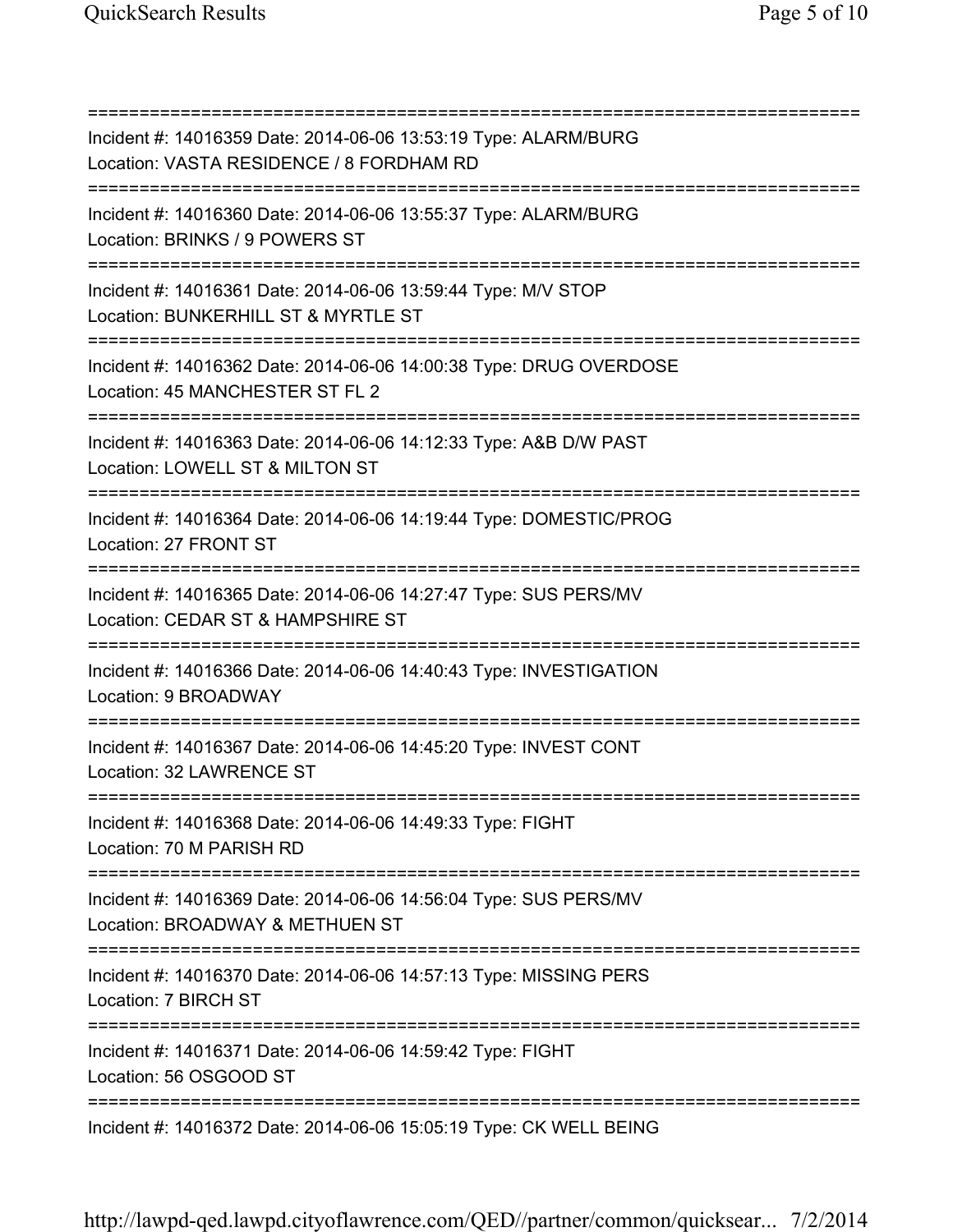=========================================================================== Incident #: 14016373 Date: 2014-06-06 15:07:08 Type: SUICIDE ATTEMPT Location: 143 EXCHANGE ST =========================================================================== Incident #: 14016375 Date: 2014-06-06 15:37:11 Type: DISTURBANCE Location: 54-56 BELLEVUE ST =========================================================================== Incident #: 14016374 Date: 2014-06-06 15:39:04 Type: NOISE ORD Location: 91 BAILEY ST =========================================================================== Incident #: 14016376 Date: 2014-06-06 15:40:08 Type: THREATS Location: 200 PARKER ST #7 =========================================================================== Incident #: 14016377 Date: 2014-06-06 15:42:10 Type: SUS PERS/MV Location: LEAHY SCHOOL / 100 ERVING AV =========================================================================== Incident #: 14016378 Date: 2014-06-06 15:44:05 Type: TRESPASSING Location: GUILMETTE SCHOOL / 80 BODWELL ST =========================================================================== Incident #: 14016379 Date: 2014-06-06 16:00:15 Type: KEEP PEACE Location: 328 AMES ST =========================================================================== Incident #: 14016380 Date: 2014-06-06 16:05:20 Type: MAL DAMAGE Location: SANTO DOMINGO MOTORS / 10 BROADWAY =========================================================================== Incident #: 14016381 Date: 2014-06-06 16:28:59 Type: UNWANTEDGUEST Location: 201 OSGOOD ST FL 1 =========================================================================== Incident #: 14016382 Date: 2014-06-06 16:38:50 Type: AUTO ACC/NO PI Location: 155 MARSTON ST =========================================================================== Incident #: 14016383 Date: 2014-06-06 16:39:29 Type: DRUG VIO Location: CVS PHARMACY / 266 BROADWAY =========================================================================== Incident #: 14016385 Date: 2014-06-06 16:57:52 Type: HIT & RUN M/V Location: 205 BROADWAY =========================================================================== Incident #: 14016384 Date: 2014-06-06 16:58:17 Type: GENERAL SERV Location: 4 BROADWAY CT =========================================================================== Incident #: 14016386 Date: 2014-06-06 17:06:32 Type: GENERAL SERV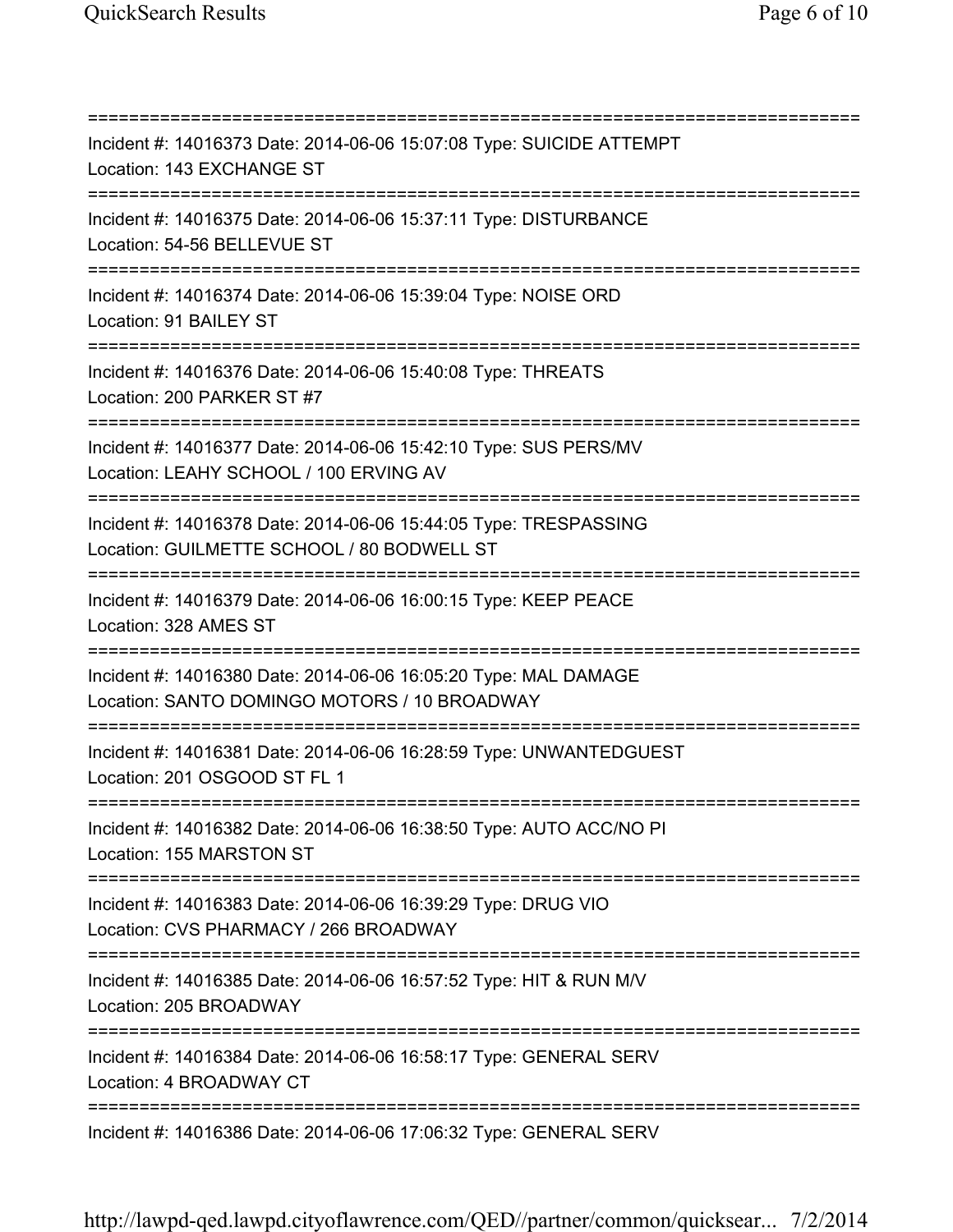| Location: 58 BIGELOW ST #1                                                                                                                                                           |
|--------------------------------------------------------------------------------------------------------------------------------------------------------------------------------------|
| Incident #: 14016388 Date: 2014-06-06 17:07:49 Type: A&B D/W PAST<br>Location: LOWELL ST & WARREN ST<br>===========================<br>===========================<br>-------------- |
| Incident #: 14016387 Date: 2014-06-06 17:10:04 Type: GUN CALL<br>Location: 60 ISLAND ST FL 3                                                                                         |
| Incident #: 14016389 Date: 2014-06-06 17:13:16 Type: WARRANT SERVE<br>Location: BOXFORD ST & PHILLIPS ST                                                                             |
| Incident #: 14016390 Date: 2014-06-06 17:22:20 Type: HIT & RUN M/V<br>Location: GARDEN ST & NEWBURY ST                                                                               |
| Incident #: 14016391 Date: 2014-06-06 17:27:10 Type: SHOPLIFTING<br>Location: WALGREENS / 135 BROADWAY<br>-------------------------------------                                      |
| Incident #: 14016392 Date: 2014-06-06 17:39:38 Type: NOISE ORD<br>Location: 27 ROBINSON CT FL 3                                                                                      |
| -----------------------<br>Incident #: 14016393 Date: 2014-06-06 17:41:30 Type: GENERAL SERV<br>Location: 85 BRADFORD ST                                                             |
| Incident #: 14016394 Date: 2014-06-06 17:53:45 Type: WARRANT SERVE<br>Location: 19 WINTER ST                                                                                         |
| Incident #: 14016395 Date: 2014-06-06 18:38:03 Type: LOUD NOISE<br>Location: 27 ROBINSON CT FL 3                                                                                     |
| Incident #: 14016396 Date: 2014-06-06 18:44:44 Type: UNWANTEDGUEST<br>Location: DONOVAN LIQUORS / 175 S BROADWAY                                                                     |
| Incident #: 14016397 Date: 2014-06-06 18:52:49 Type: DISTURBANCE<br>Location: GRANT RD & MT VERNON                                                                                   |
| Incident #: 14016398 Date: 2014-06-06 19:05:27 Type: ALARM/BURG<br>Location: LORENZO BUILDING / 599 CANAL ST                                                                         |
| Incident #: 14016399 Date: 2014-06-06 19:16:10 Type: ALARM/BURG<br>Location: RESD;DOMINIC TAVERAS9784239202 / 43 SHAW ST                                                             |
| Indidnat # 4 4046400 Data 0044 06 06 40.00.46 Tunn DDIIO VIO                                                                                                                         |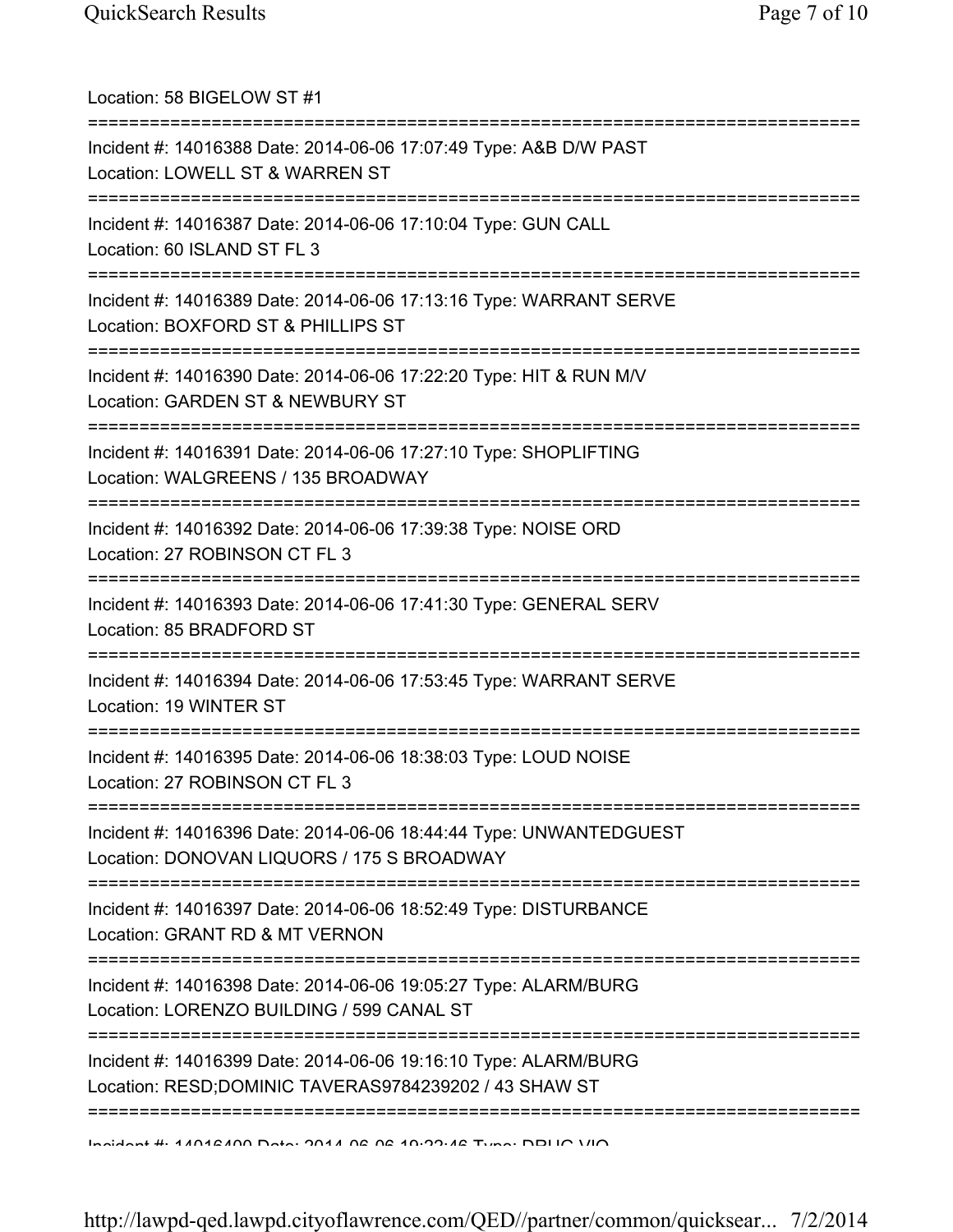| Location: ALLSTON ST & HIGH ST<br>;==================================                                                                      |
|--------------------------------------------------------------------------------------------------------------------------------------------|
| Incident #: 14016401 Date: 2014-06-06 19:31:01 Type: TOW OF M/V<br>Location: BROADWAY & PARK ST                                            |
| Incident #: 14016402 Date: 2014-06-06 19:38:31 Type: VIO 209A<br>Location: 4 MARKET ST<br>===============================                  |
| Incident #: 14016404 Date: 2014-06-06 19:44:43 Type: STOLEN PROP<br>Location: 94 MARBLE AV                                                 |
| Incident #: 14016403 Date: 2014-06-06 20:01:05 Type: DRUG OVERDOSE<br>Location: 23 DURANT ST                                               |
| :==================================<br>Incident #: 14016405 Date: 2014-06-06 20:05:53 Type: DISTURBANCE<br>Location: 108 S BROADWAY        |
| Incident #: 14016406 Date: 2014-06-06 20:07:50 Type: LOUD NOISE<br>Location: 3 NEWTON ST                                                   |
| Incident #: 14016407 Date: 2014-06-06 20:09:30 Type: LOUD NOISE<br>Location: 3 PILGRIM RD                                                  |
| ------------------------<br>Incident #: 14016408 Date: 2014-06-06 20:10:57 Type: TRESPASSING<br>Location: 33 MORTON ST                     |
| Incident #: 14016409 Date: 2014-06-06 20:12:08 Type: ADMININSTR<br>Location: ELM ST & JACKSON ST                                           |
| Incident #: 14016410 Date: 2014-06-06 20:16:49 Type: NOISE ORD<br>Location: 429 HOWARD ST                                                  |
| .----------------------------------<br>Incident #: 14016411 Date: 2014-06-06 20:36:45 Type: NOISE ORD<br>Location: CANTON ST & PROSPECT ST |
| Incident #: 14016412 Date: 2014-06-06 20:37:19 Type: NOISE ORD<br>Location: 38 CHELMSFORD ST FL 2                                          |
| Incident #: 14016413 Date: 2014-06-06 20:44:41 Type: TOW OF M/V<br>Location: 270 CANAL ST                                                  |
| ====================<br>INTERNATIONAL PROVISION AND ARRAIGNMENT OF ALLO PEROAM                                                             |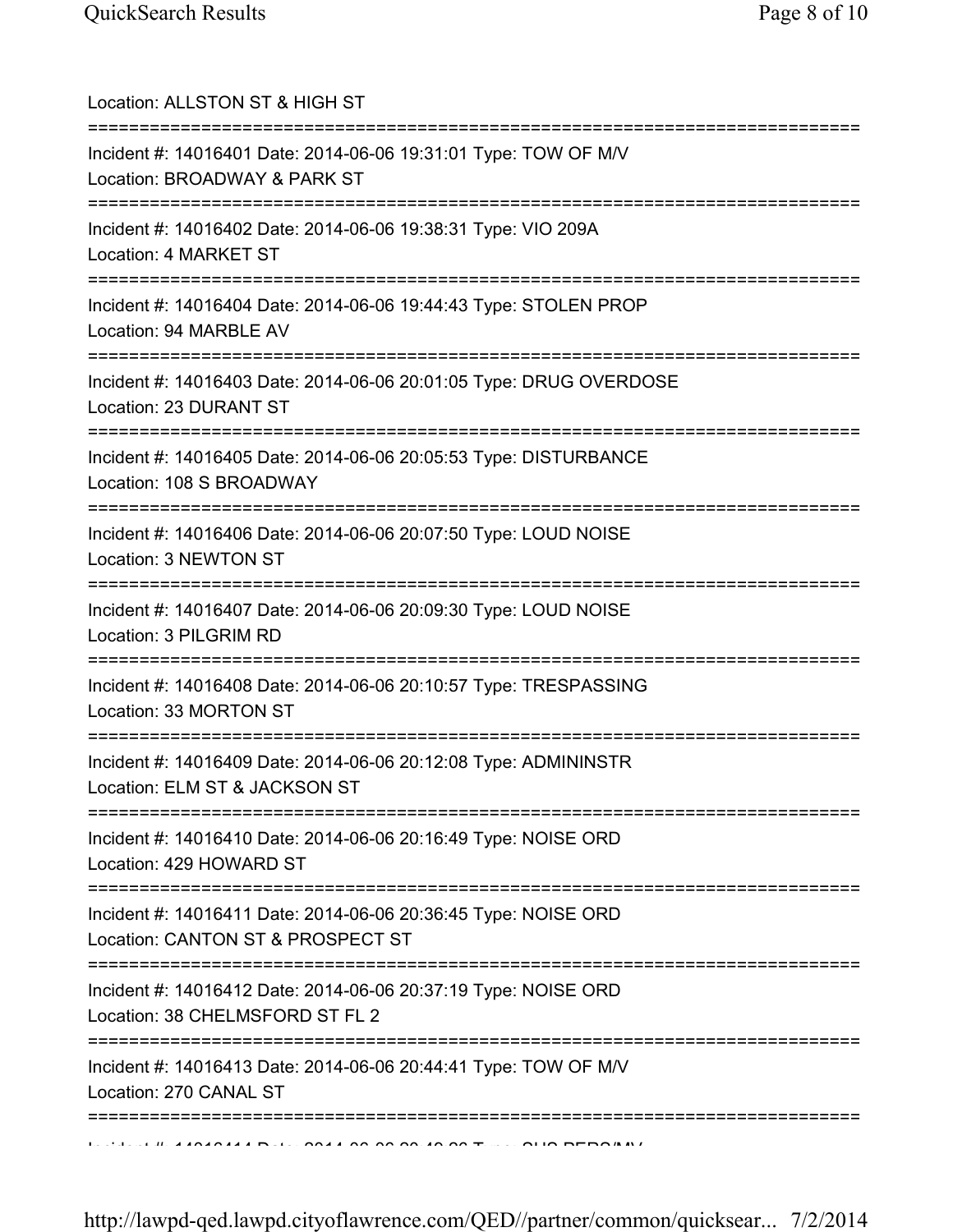| Location: AMES ST & LOWELL ST<br>======================                                                                                                       |
|---------------------------------------------------------------------------------------------------------------------------------------------------------------|
| Incident #: 14016417 Date: 2014-06-06 20:51:56 Type: STOLEN PROP<br>Location: 66 SHATTUCK ST                                                                  |
| Incident #: 14016415 Date: 2014-06-06 20:52:15 Type: DRUG VIO<br>Location: 315 E HAVERHILL ST #1C                                                             |
| Incident #: 14016416 Date: 2014-06-06 20:53:04 Type: DOMESTIC/PROG<br>Location: 104 JENNINGS ST                                                               |
| Incident #: 14016418 Date: 2014-06-06 21:04:00 Type: MAN DOWN<br>Location: 274 BROADWAY                                                                       |
| :==================================<br>Incident #: 14016419 Date: 2014-06-06 21:58:10 Type: ALARM/BURG<br>Location: TECHNO MANIACS CORPORATION / 218 ESSEX ST |
| Incident #: 14016420 Date: 2014-06-06 22:00:00 Type: DRUG OVERDOSE<br>Location: 46 WARREN ST FL 1                                                             |
| Incident #: 14016422 Date: 2014-06-06 22:13:27 Type: NOISE ORD<br><b>Location: WHITMAN ST</b>                                                                 |
| Incident #: 14016421 Date: 2014-06-06 22:13:58 Type: ALARM/BURG<br>Location: DUNKIN DONUTS / 225 ESSEX ST                                                     |
| ============================<br>Incident #: 14016423 Date: 2014-06-06 22:22:09 Type: NOISE ORD<br>Location: 8 ROLLINS ST                                      |
| Incident #: 14016424 Date: 2014-06-06 22:26:23 Type: A&B PAST<br>Location: 48 COOLIDGE ST FL 1                                                                |
| :=======<br>Incident #: 14016425 Date: 2014-06-06 22:27:44 Type: MAL DAMAGE<br>Location: 86 PHILLIPS ST                                                       |
| Incident #: 14016426 Date: 2014-06-06 22:29:07 Type: SUICIDE ATTEMPT<br>Location: 495 LOWER DECK                                                              |
| Incident #: 14016427 Date: 2014-06-06 22:32:28 Type: NOISE ORD<br>Location: 73 AVON ST                                                                        |
|                                                                                                                                                               |